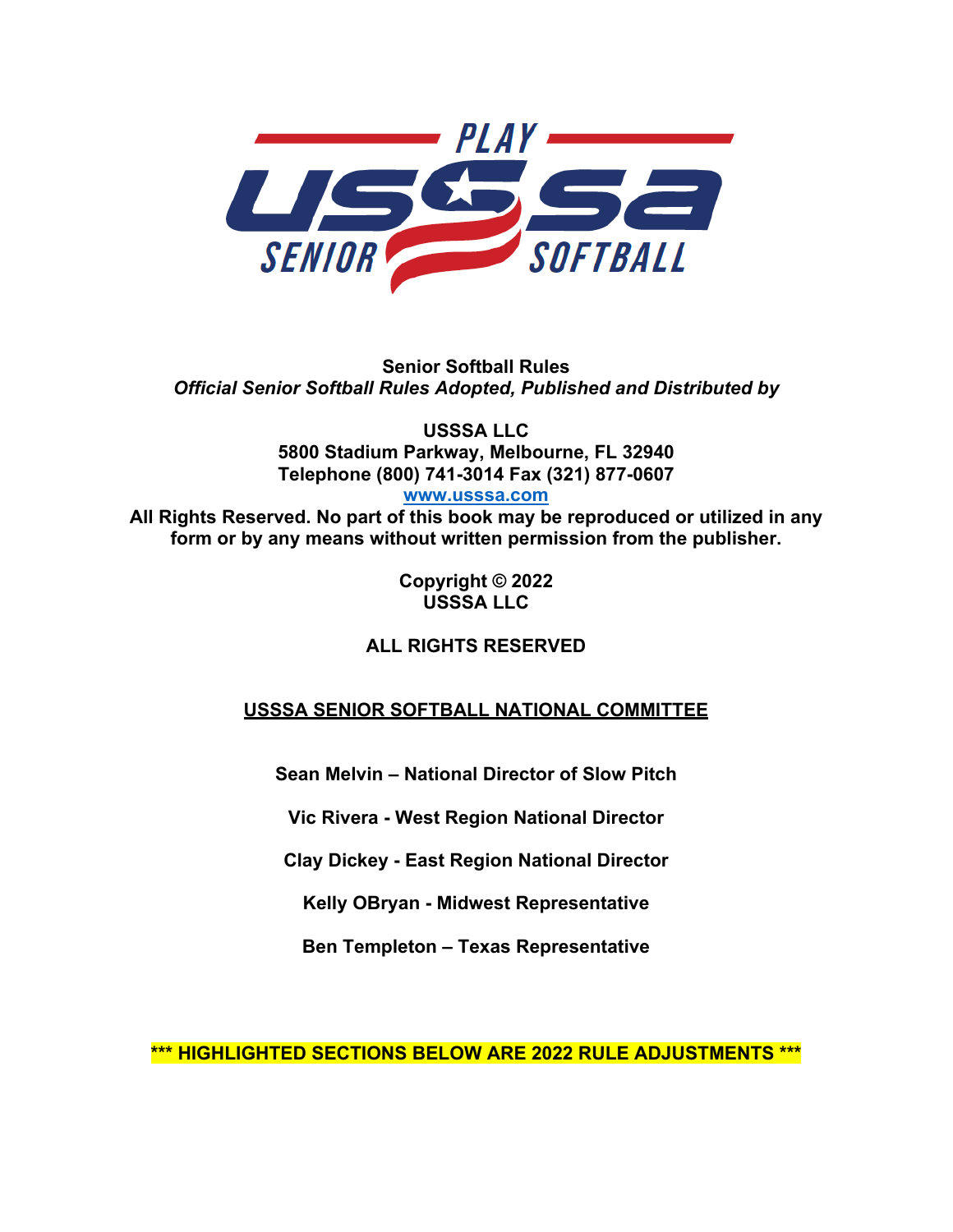#### **PLAYING RULES (UPDATED 11/15/2021 8:00AM PST)**

## **1. GENERAL**

- 1.1. These rules are sports specific to USSSA Senior Softball & GSL Senior Championship Series. Any rule not covered in these rules, will be covered in the USSSA Slow Pitch Rule Book. Found at http://www.usssa.com/slowpitch/slowpitch-rules-and-legal-info
- 1.2. These General Rules apply to Men's & Women's Senior programs. A separate document will be provided with rules regarding the Mixed Senior program (TBA).
- 1.3. Current Rules can be found at http://www.usssa.com/slowpitch/seniors/rules

# 1.4. **USSSA & GSL Dual Team Registration**

1.4.1. \$75 annual team registration fee on-line @ usssa.com

# **2. EQUIPMENT**

- 2.1. **Ball**
	- 2.1.1. **MEN'S** Any brand USSSA or GSL stamped Pro-M, Classic-M balls or 44/375 core/compression balls.
	- 2.1.2. **WOMEN'S** USSSA or GSL stamped Classic-W ball or 44/400 core/compression balls.

### 2.2. **Bats**

- 2.2.1. Age Groups 40+ and Above may use any bat Stamped 1.21 BPF Senior. It does not have to be USSSA stamped until they are available. However, it must be from a USSSA licensed manufacturer. May also use the 1.20 USSSA Stamped bats.
- 2.2.2. The 35 Age Group ONLY will be required to use the 1.20 BPF USSSA Stamped bats including players older the 40 years old on a 35 Age Group roster.
- 1.1. **Pitching Screen**  If used, a pitching screen cannot exceed 7' tall and 3'6" wide.
- 1.2. **Safety Base (1st Base)**  Size as provided by the park if provided.
- 1.3. **Home Plate Mat**  Mat specs are 36″ long x 21″ wide and will cover or surround a standard 17-inch home plate. Plate and mat are one unit used for the purposes of balls and strikes and the force out at home.

# **3. TEAM AGE/CLASSIFICATIONS**

- 3.1. **Age Divisions** 35+, 40+, 50+, 55+, 60+, 65+, 70+
- 3.2. **Classifications** Conference, Major, AAA, and AA in each age division. No AA division for all Women's age groups.

# **4. PLAYING FIELD**

## 4.1. **Base Distance**

4.1.1. Bases shall be set at 70 feet. 65 feet is allowed if a park cannot set bases at 70 feet.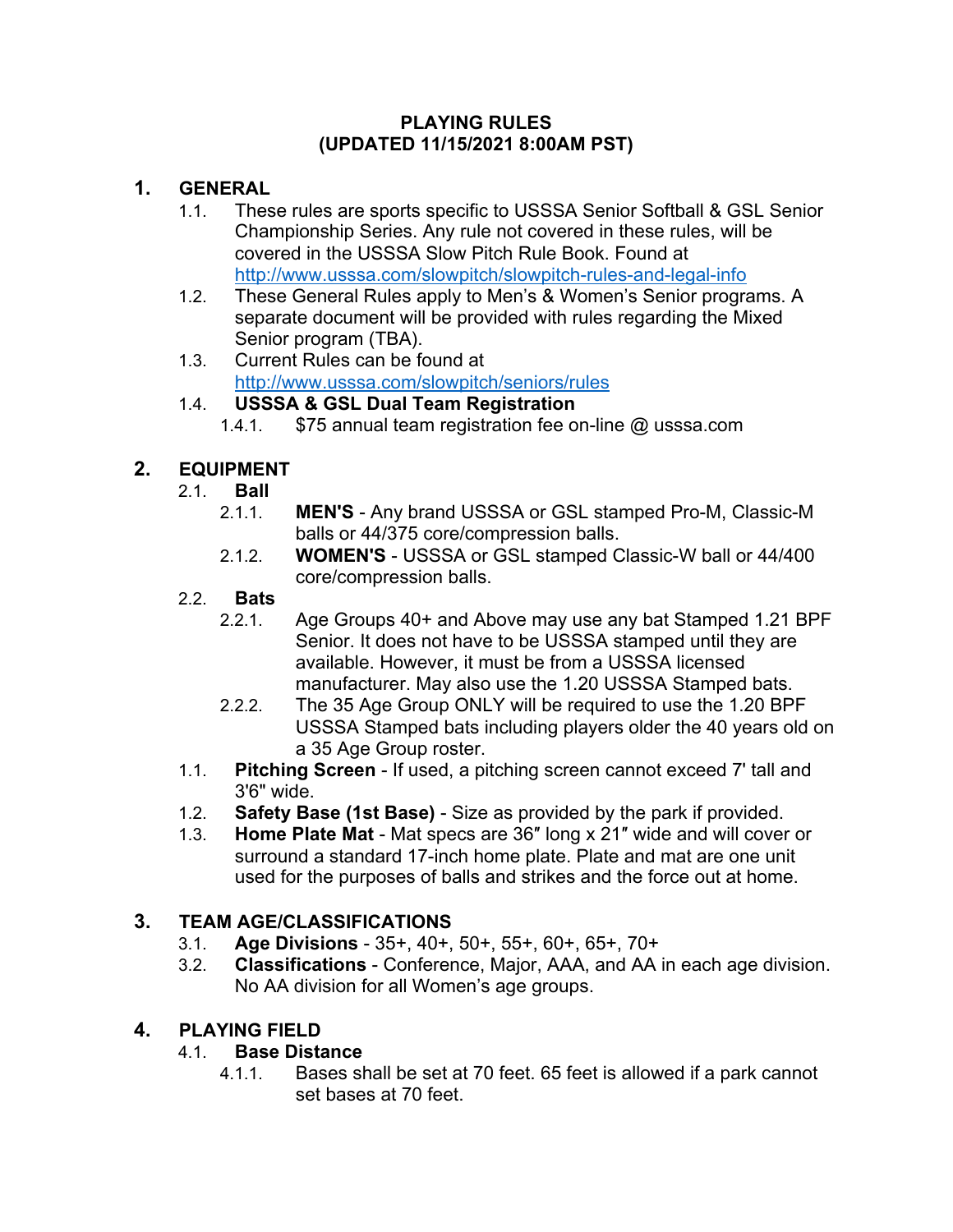## 4.2. **Commitment Line**

4.2.1. A minimum six (6) foot commitment line shall be marked across and perpendicular to the foul line and placed thirty feet from home plate. Once a runner has crossed the commitment line he/she cannot return to third base and must continue home, can no long be tagged out by the defensive player, and the defensive player must touch the Home Plate Mat. The ball remains live.

### 4.3. **Pitchers Box**

- 4.3.1. A 6-foot floating pitcher's plate is to be used for the pitcher.
- 4.3.2. Front-Center of box to be at the pitcher's plate and advancing toward 2nd base.
- 4.3.3. Pitcher using a pitching screen must toe the pitching plate when delivering the pitch.

### 4.4. **Scoring Plate/Line**

- 4.4.1. A base runner's foot down on or down past the scoring line or down on the scoring plate prior to the ball being received by a defensive player touching the Home Plate Mat results in the scoring of a run.
- 4.4.2. The runner is called out if he touches or crosses any part of the strike mat or batter's box. No appeal necessary. Ball remains live.

### **5. PLAYING RULES**

- 5.1. **These rules are intended for NIT's, State Championships and our World Series. Local events (Qualifiers) may have local area specific rules that must be approved by the USSSA Senior Softball National Committee.**
- 5.2. **Batter** Starts with a 1-1 count with one foul ball to waste. After two strikes, batted ball must be fair otherwise batter is declared a dead ball out.
	- 5.2.1. **Pitching Screen (only when screen is used)** Any batted ball that hits the pitching screen will be treated as a foul ball. If a batter has one strike and hits a batted ball into the pitching screen, the strike total is now two strikes no foul ball to waste asif the batter hit a foul ball. If a batter has two strikes and hits a batted ball into the pitching screen, the batter will be declared dead ball out due to "must be fair after two strikes" rule.
	- 5.2.2. **Illegal Pitches** Umpires shall verbally call illegal pitches.

#### 5.3. **Game Time Limits**

- 5.3.1. Bracket Games A 60-minute time limit will be in effect for all games. After 60 minutes the teams will complete the inning they are in and play one more inning with the exception of a mercy is declared. If tied, the game will continue until a winner is determined.
- 5.3.2. Qualifier Championship Games A 70-minute time limit will be in effect for Championship and IF necessary games. After 70 minutes the teams will complete the inning they are in and play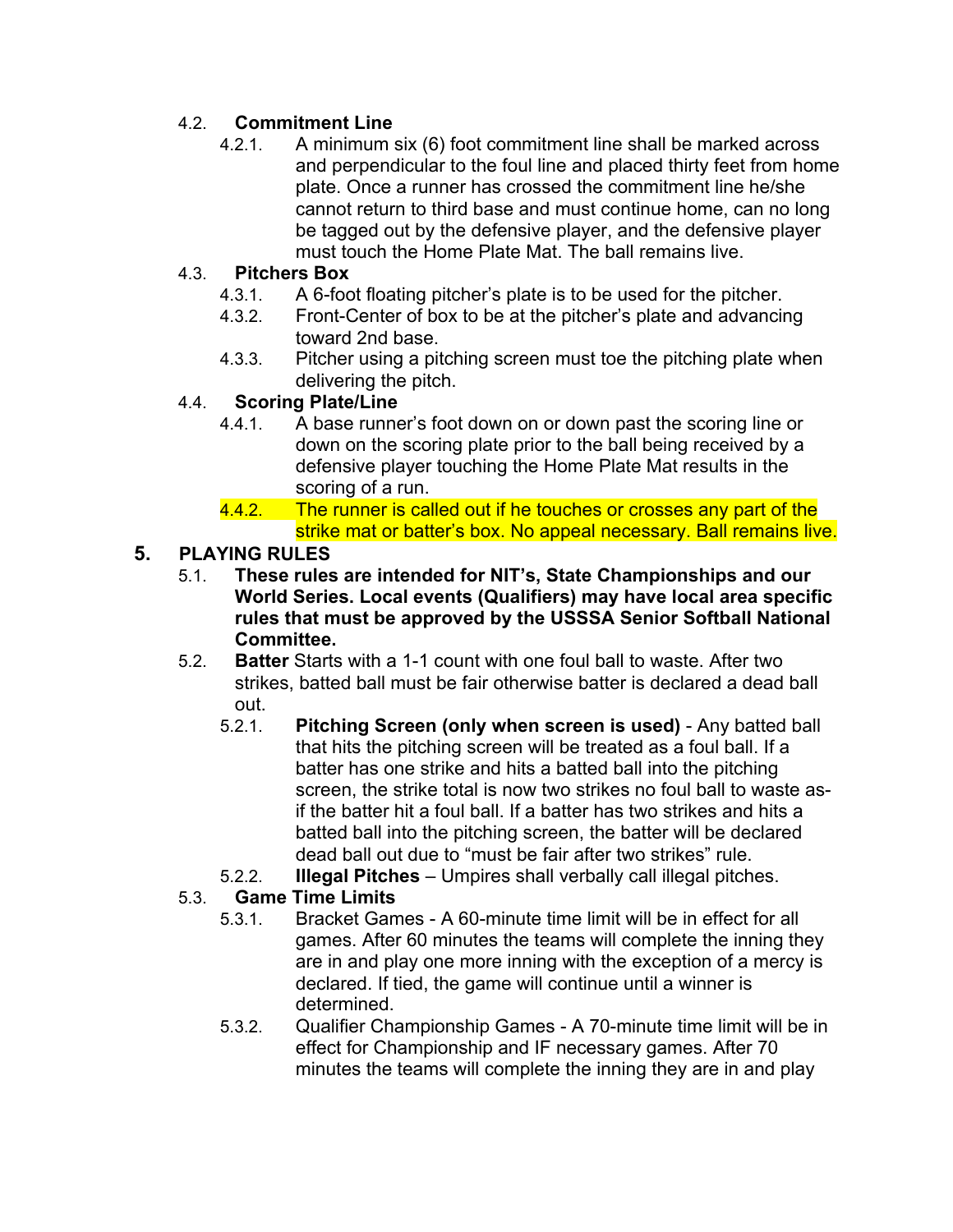one more inning with the exception of a mercy is declared. If tied, the game will continue until a winner is determined.

- 5.3.3. NIT & World Series Championship Games The championship games and IF necessary, games will not have a time limit. Mercy rule will be in effect.
- 5.3.4. **Home Team when Seeding into Bracket Play (NIT, State Championship & World Series ONLY)** - When pool play is used to seed teams into bracket play, in each Winner bracket game ONLY, the highest seeded team from pool play will be the home team with the exception of the Championship and IF games (see 5.3.5. & 5.3.6.). Loser bracket games will determine Home Team with a double coin-toss.
- 5.3.5. **Championship Game**  In the championship game, the team from the winner's bracket will be the home team.
- 5.3.6. **IF Game**  In an If Game is needed, home team will be determined by a double coin-toss.
- 5.4. **Home Plate Mat** will be used. It is a strike if the ball lands on the Home Plate Mat.
- 5.5. **Courtesy Runner (Unlimited)**  Any legal player on the team's roster can be a courtesy runner, but only once per inning.

# 5.6. **Run Limit Per Inning**

- 5.6.1. Conference=7 Major=5  $AA = 5$ 
	- $AA=5$
- 5.6.2. If a lower-class team or older age group choses extra runs as an equalizer (see Section 8.1), the extra run per inning for the first five innings shall be added to the run limit for the team getting the equalizer.
- 5.6.3. Last inning, unlimited runs are allowed
- 5.7. **Reentry Rule**  A starting player removed from the lineup may reenter the game one time. A substitute may not reenter the game after being removed.
- 5.8. **Mercy Rule (ALL DIVISIONS)** If a team is behind 20 runs after four innings prior to the open inning, the game will be declared a mercy/completed game with no open inning and the team in the lead declared the winner.
- 5.9. **Flip Flop Rule**  The flip-flop rule will be invoked in any game when there is a 10-run differential in favor of the visiting team **at the start of the "open inning."** If the visiting team is ahead by ten or more runs, the home team will remain at bat and start a new at-bats (beginning their seventh or last inning at-bats), meaning all runners on base will return to the dugout. It will be an open inning. If the home team fails to tie or go ahead of the visiting team, the game ends and the visiting team wins. If the home team ties or goes ahead, the visiting team takes its turn at bat**.**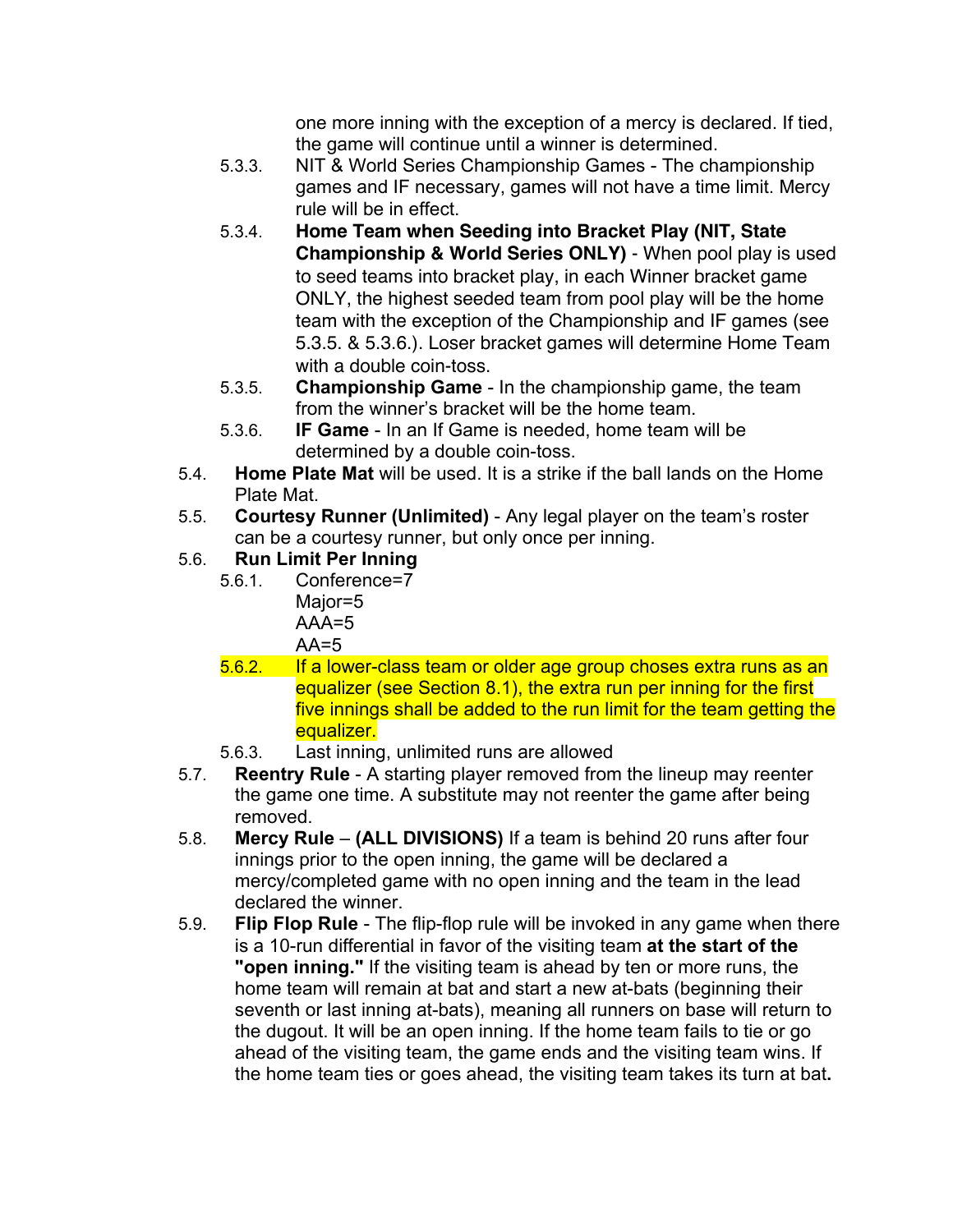If the game is declared a completed game due to a mercy, flip-flop rule will not apply since there will be no open inning.

- 5.10. **1st Base Safety Base** will be used when available and provided by the park.
	- 5.10.1. On a force out the defender is required to tag the white base. The runner is required to tag the Safety Base.
	- 5.10.2. Blocking the runner's path to the Safety Base is considered obstruction and the runner is awarded the base.
	- 5.10.3. If a ball deflects foul on the 1st base side the Safety Base and Regular Base, the rule will be reversed and previous rules will apply. The runner is required to tag the Regular Base and the defensive player will be required to tag the Safety Base.

## 5.11. **Sliding or Diving**

- 5.11.1. Players may not slide or dive into the Home Plate Mat or Scoring Plate/Line. If they do, they are called out.
- 5.11.2. Sliding or Diving into 1st base, 2nd base or 3rd base base is NOT an out.
- 5.12. **Commitment Line** will be used. See Rule 4.2.
- 5.13. **Scoring Plate or Line** will be used. See Rule 4.4.

# 5.14. **Pitching Rules**

- 5.14.1. Pitching arch will be a minimum of (six) 6 ft and a maximum of ten (10) ft from the ground. No faking of pitch will be allowed.
- 5.14.2. Pitcher may pitch up to 6 ft behind the pitching plate and must keep one foot within the width of the pitching plate, behind the front edge of the plate and within the 6 ft limit behind the plate.
- 5.14.3. A pitcher's box will be utilized.
- 5.14.4. If no pitching screen is used, pitchers are encouraged to wear a protective face mask that covers, at a minimum, the area of the face from above the eyes to the lower part of the chin while pitching. All pitchers must wear the mask consistent with the manufacturer's intended usage of their product.
- 5.14.5. **A pitching screen will be team optional**. Team must furnish their own screen only if the event director cannot provide a pitching screen.
- 5.14.6. **If pitching screen is used** Pitcher using a pitching screen must toe the pitching plate when delivering the pitch.
- 5.14.7. **If pitching screen is used** The pitcher can't touch the batted ball until another defensive player touches the ball first. Once another defensive player touches the batted ball, the pitcher may engage on defense.
- 5.14.8. **If pitching screen is used** If the pitcher interferes with the batted ball, dead ball will be called, the batter will be awarded first base and runners will advance to the next base.
- 5.14.9. **If pitching screen is used** Any batted ball hitting the screen will be a dead ball foul.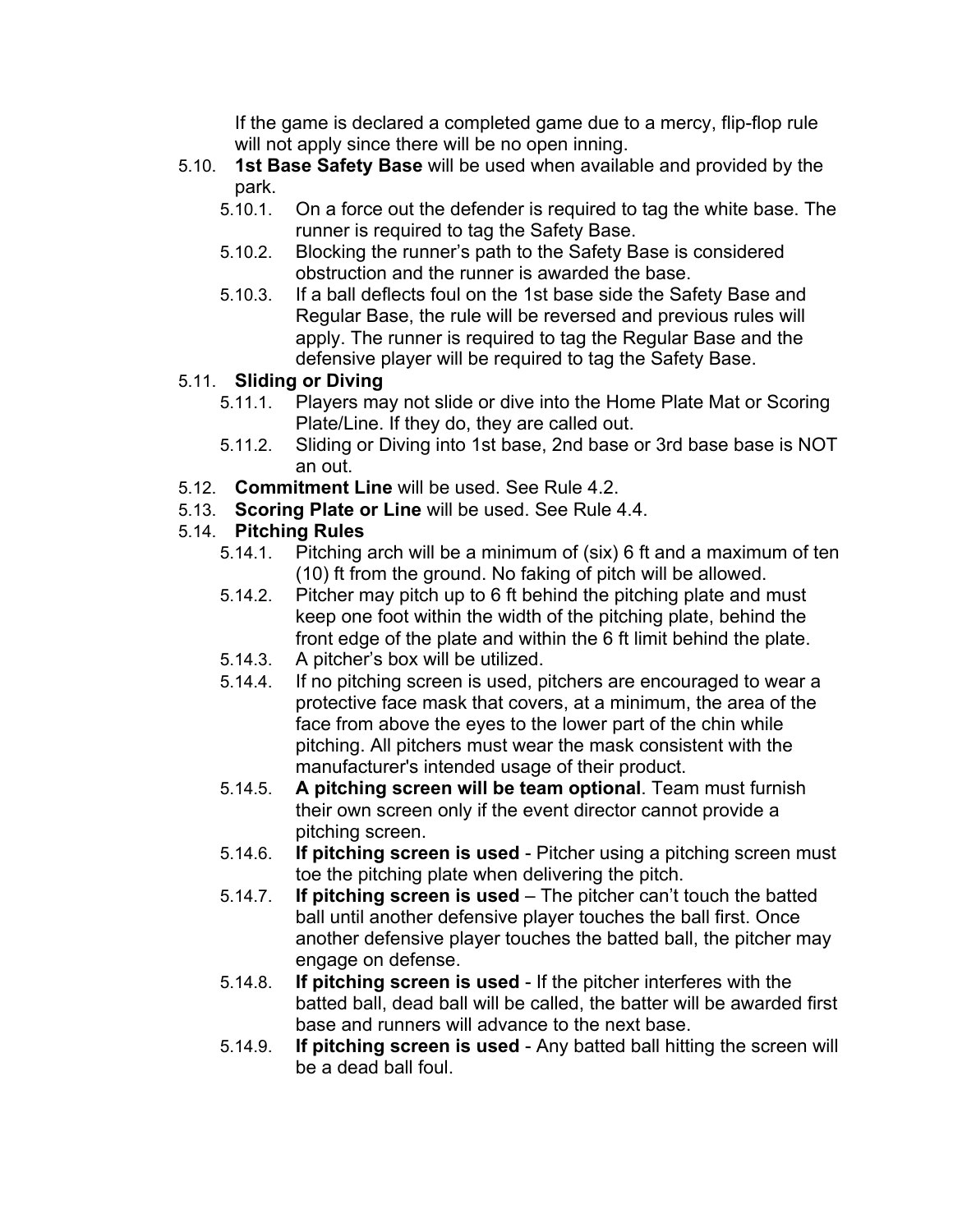- 5.14.10. **If pitching screen is used** Screen may not be moved once the first pitch of the inning is thrown. Pitching Screen placement may be no more than 3 feet toward Home Plate Mat from the pitcher's plate and must cover at least half the pitcher's plate "left to right" or "right to left". (EXCEPTION) Pitcher may move or lay down the pitching screen for potential play on the field (Rule 5.14.7 still in effect).
- 5.14.11. **If pitching screen is used (EXCEPTIONS)** (EXCEPTION) A new pitcher enters the game. (EXCEPTION) The screen is hit by a batted ball and it moves and needs to be readjusted. (EXCEPTION) The screen is moved inadvertently by a defensive player during a play and needs to be readjusted.

## 5.15. **Safety Equipment**

- 5.15.1. All players, including pitchers, are encouraged to wear the recommended additional protective safety equipment, comprised of head gear (NOCSAE approved), heart/chest protection and shin guards. Players are not required to wear the recommended safety equipment.
- 5.15.2. USSSA makes NO warranty as to the protective qualities of any mandated or recommended safety equipment when used in softball, which may have inherent risks as an impact sport. USSSA does not make any specific claims as to any safety equipment's performance and will not accept any liability for personal injury. The mandated face mask is designed to prevent injuries to the player's face, but not all injuries can be prevented. Players can still suffer serious injury while wearing any type of face protection.

#### 5.16. **Defensive Players**

5.16.1. Age 70+ will be allowed to have eleven (11) players on defense.

## 5.17. **Extra Players in Batting Lineup**

- 5.17.1. Teams have unlimited batters, but cannot drop below the number on the starting batting order except as noted at 5.17.2. & 5.17.3. below. All players must be listed on the lineup sheet before the game begins.
- 5.17.2. Should an offensive player become injured, causing the team to drop below the original batting lineup, the team will not be forced to forfeit the game, and an out will be declared only the first time that position comes to bat.
- 5.17.3. If a player is ejected, an out will be recorded each time his position comes up to bat.

#### **6. HOME RUN RULES**

- 6.1. Conference=DHH+10 HR's
	- Major=DHH+8 HR's AAA=DHH+6 HR's AA=DHH+2 HR's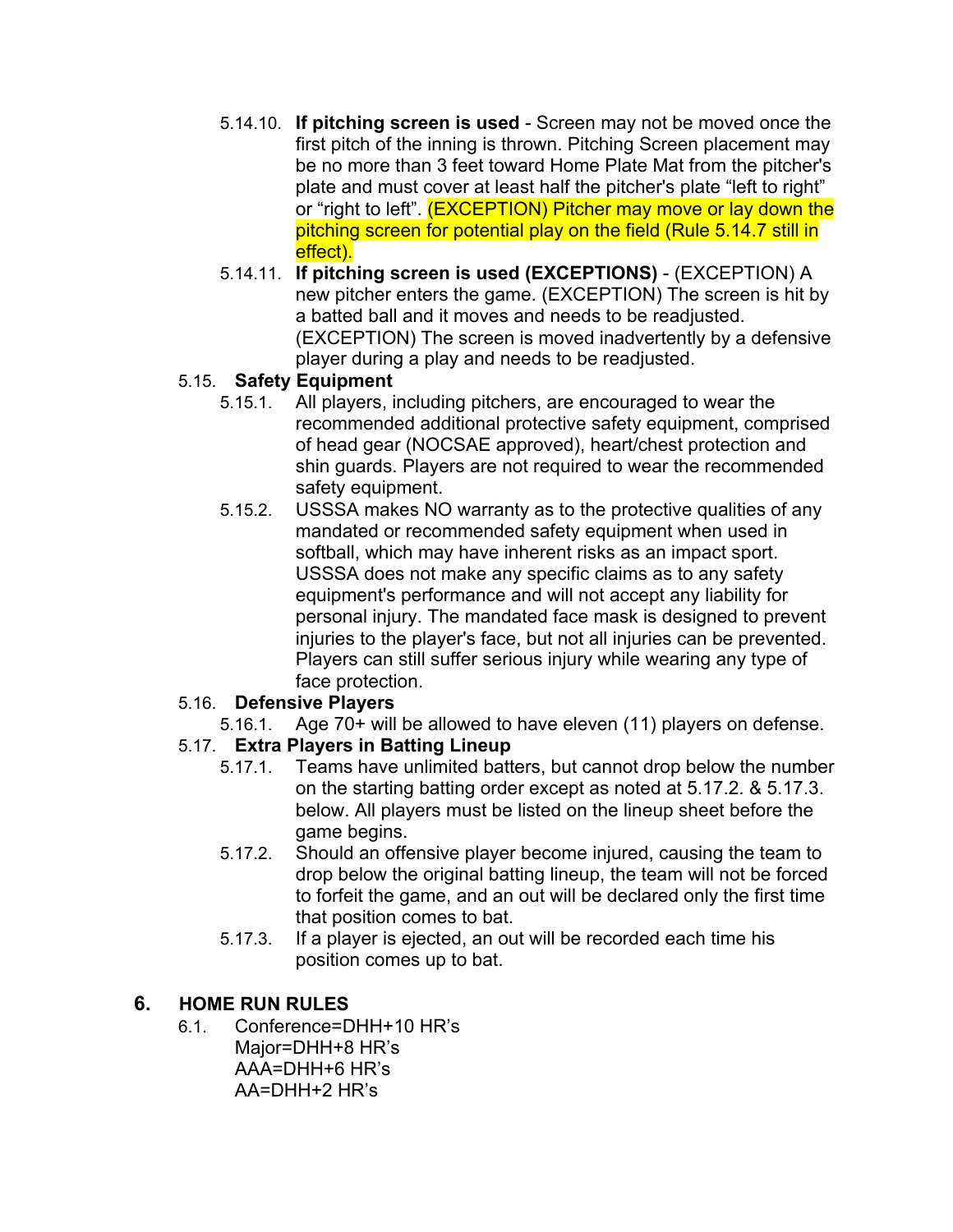- 6.2. Homeruns over the limit are an out.
- 6.3. If divisions are combined, the HR rule will be adjusted to a mid-point of current HR total for each division. (example: Major DHH+8 HR's, AAA DHH+6 HR's, so mid-point HR is DHH+7 HR's for a Major/AAA combined event.)

### **7. DESIGNATED HOME RUN HITTER RULE**

- 7.1. A team has the right to designate a batter in the lineup that can hit as many home runs as they can without any of his home runs counting towards the team limit allowed. If the HR batter is walked intentionally or unintentionally, the next batter that hits a home run will not count against the team's total until the HR batter comes up to bat again.
- 7.2. If a DHH is substituted or removed from the game for any reason, the team loses the DHH. The DHH spot will be reinstated for the game if the DHH returns to the lineup.

### **8. EQUALIZER RULES**

- 8.1. When a lower-class or older age group team is playing a higher-class or younger age group team, lower or older team will have one out of two options:
	- 8.1.1. OPTION 1 Five (5) runs per game (Awarded one (1) run an inning for the first 5 innings)
	- 8.1.2. OPTION 2 11th defensive player
	- 8.1.3. There is no automatic Home team for teams giving up an equalizer. When teams are equalized after granting an equalizer, a double coin-toss will determine Home team advantage with the exception of the Championship game (see rule 5.3.5.).
	- 8.1.4. When there is a 2 (or more) classification or age group difference in the opposing teams, the tournament director reserves the right to implement both Option 1 and Option 2 to make the game competitive.
- 8.2. Director reserves the right to not grant an equalizer when older age group team is classified higher than the younger lower classified team.
- 8.3. Points Awarded All lower-class teams playing up in class, will be placed in the order they finish with all similar class teams in the event. (example: The highest finishing team in each class will receive first (1st) place points for the event regardless of their actual finish.)

## **9. TEAM CLASSIFICATION GUIDELINES**

- 9.1. Most players have at one point participated in USSSA during their softball playing history. We have a database of players and their playing history, so we will leverage the information to assist us with classifying teams appropriately following our guidelines below.
- 9.2. Even though teams are allowed to register a team at their desired team classification, the team classification is not official until all players are entered to the online roster, ONLINE ROSTER is reviewed by a director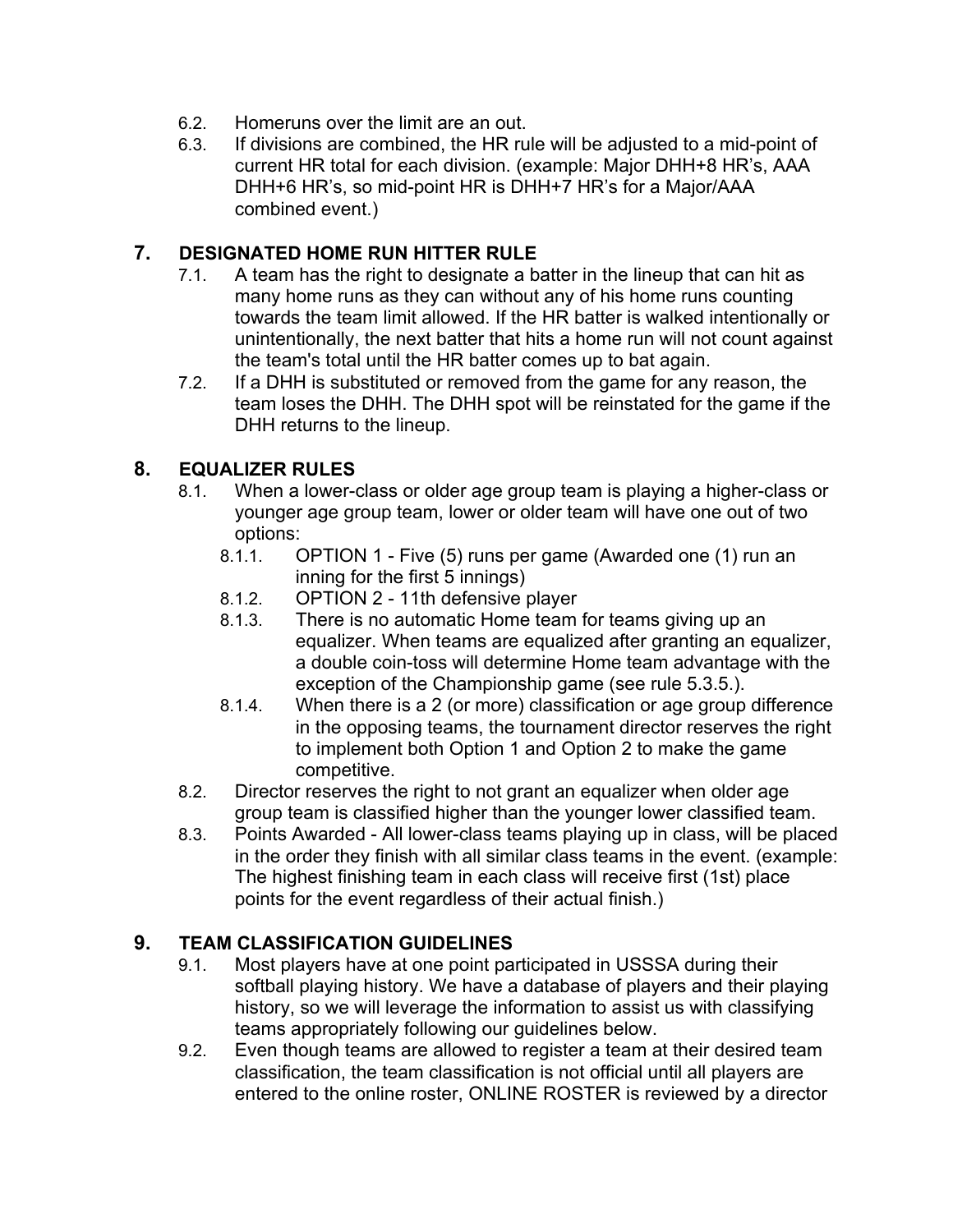and team is approved at their registered classification prior to an event. It's the manager's responsibility to confirm your director has approved your ONLINE ROSTER at the current classification prior to an event.

- 9.3. Players with no player history will be added to our database. A picture of the player ID, cell number, and email address is required for new adds to our database.
- 9.4. **FIRST STEP…**Directors will reference the division teams are currently participating in other organizations to serve as reference to help establish a baseline team classification.
- 9.5. **SECOND STEP…**If the team is new with absolutely no team and player playing history, we will consider starting the team at a AAA classification unless a team requests starting at a higher division. Otherwise, we will use the Rule 9.6 guideline to give a new team with no playing history a starting point.
- 9.6. **The following guideline will be used for new teams with player history but no team playing history in our program or any other organization. Players currently listed on the USSSA Slow Pitch Major or Major Watch List, or with a PRV of AA or A can play no lower than Conference without approval from the USSSA Senior Softball National Committee.**
	- 9.6.1. Conference no player rating limitations.
	- 9.6.2. Major see 9.6 for player rating limitations.
	- 9.6.3. AAA no players that have been **established as a B or higher rated player** throughout their slow pitch softball playing history allowed.
	- 9.6.4. AA no players that have been **established as a C or higher rated player** throughout their slow pitch softball playing history allowed.
	- 9.6.5. **Directors reserve the right to adjust a team's classification based on skillset, performance, and playing history information at any point during the season with the approval of the USSSA Senior Softball National Committee. Roster exceptions must be approved by the committee.**
- 9.7. Managers can request a team reclassification after four events. Team requesting a division drop must show sub .500 winning %, sub 1000 power rating, and -5 average run differential in the current team class.

## **10. ROSTER GUIDELINES**

- 10.1. The age a player attains on his birthday in any particular year is considered to be his age for that entire calendar year.
- 10.2. A player must meet the minimum age of the group in which he competes, but may play in any younger age group(s).
- 10.3. All players participating in an event must be listed as ELIGIBLE on the team's online roster. A penalty can be imposed for not complying by the event director.